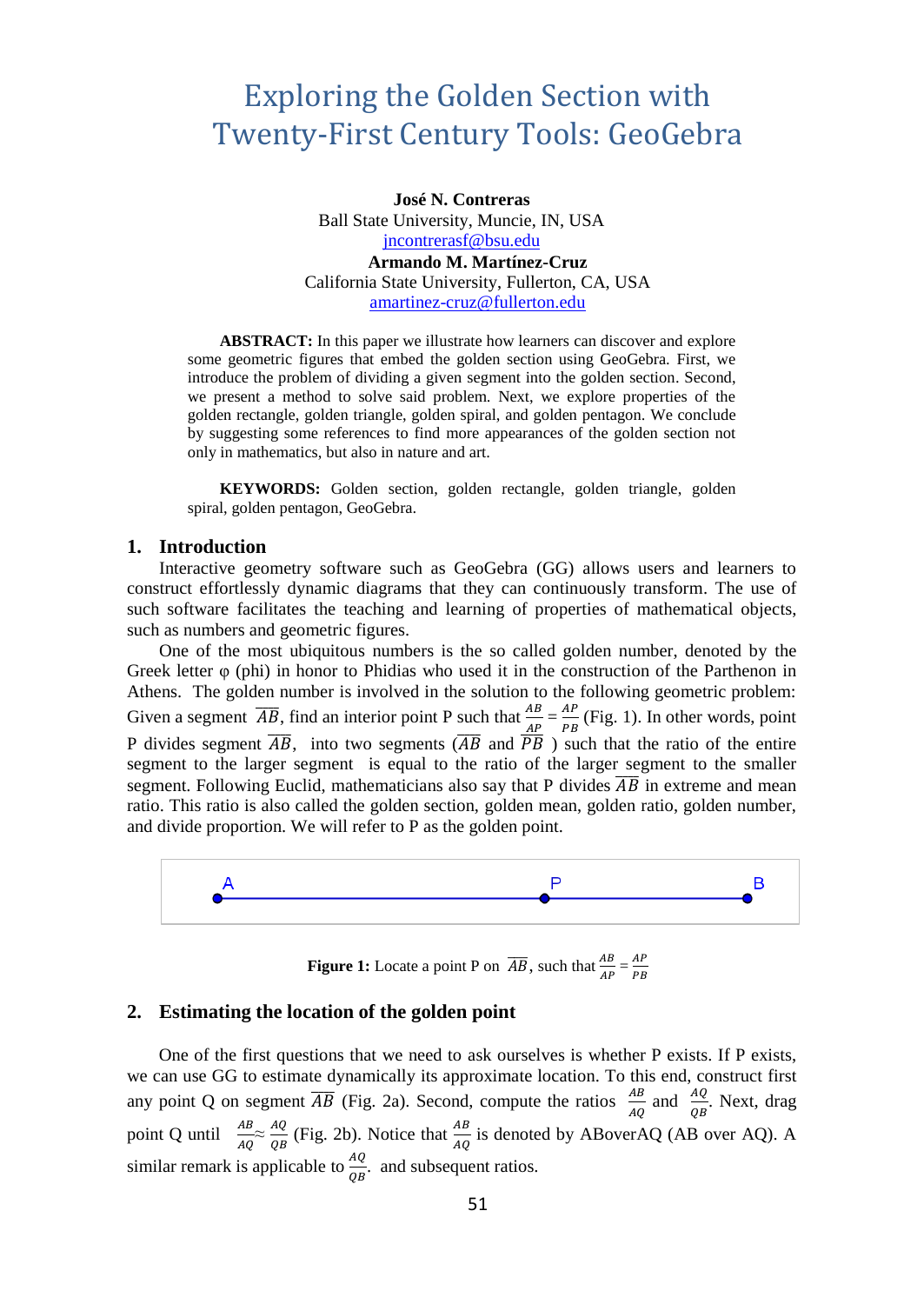

**Figure 2:** Estimating the location of Q dynamically

#### **3. Constructing the golden point**

Once we have a conjecture that the golden point exists, we need to device a method to construct it. In figure 3 we actually constructed, using only straightedge and compass, point P, the golden point of segment  $\overline{AB}$ . There are several procedures to construct the golden point. Below we describe one of the simplest methods.

Given segment  $\overline{AB}$ , construct its midpoint M and then the perpendicular line to  $\overline{AB}$  through B (Fig. 3). Next, locate point C on said perpendicular such that BC = MB. Construct segment  $\overline{AC}$ . Let D be the point of intersection of the circle with center C and radius CB and segment. A circle with center A and radius AD cuts segment  $\overline{AB}$  at point P. **P** is the golden point.



**Figure 3:** Construction of the golden point using GG

We can now drag any of the endpoints of segment  $\overline{AB}$  to verify empirically that point P is indeed the golden point. As figure 4 shows, point P seems to be the golden point.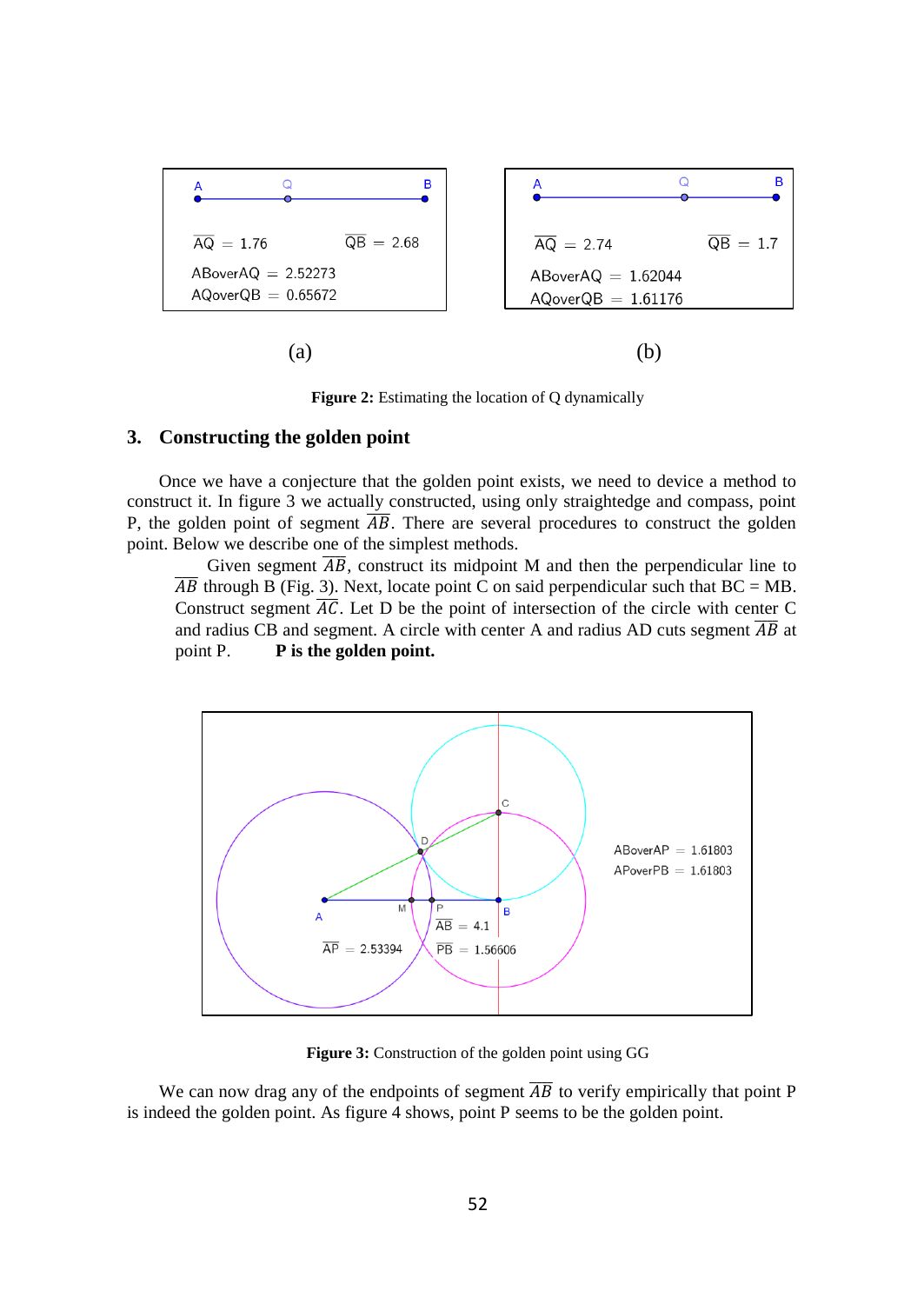

**Figure 4:** Further verification that P is the golden point

Of course, students should be encouraged to understand why point P divides segment  $\overline{AB}$  in the golden section. Below we provide a proof.

Let  $AB = 2x$ . Then  $CD = CB = MB = x$ . Applying the Pythagorean Theorem to  $\triangle$ ABC we obtain AC = $\sqrt{5}$  *x*, which implies that AP = AD = $\sqrt{5}$  *x* – *x* and PB = AB –  $AP = 3x - \sqrt{5}x$ . We then find that  $\frac{AB}{AP} = \frac{2x}{\sqrt{5}x}$ .  $\frac{2x}{\sqrt{5}x-x}=\frac{2}{\sqrt{5}}$  $\frac{2}{\sqrt{5}-1}$  and  $\frac{AP}{PB} = \frac{\sqrt{5x-x}}{3x-\sqrt{5x}}$  $\frac{\sqrt{5x-x}}{3x-\sqrt{5x}}=\frac{2}{\sqrt{5}}$  $\frac{2}{\sqrt{5}-1}$  because  $2(3 - \sqrt{5}) = (\sqrt{5} - 1)(\sqrt{5} - 1)$  or  $6 - 2\sqrt{5} = 6 - 2\sqrt{5}$ . In other words,  $\frac{AB}{4B}$  $\frac{AB}{AP} = \frac{AP}{PB}$  $\frac{AF}{PB}$ . The ratio  $\frac{AB}{AP}$   $\left(\frac{2}{\sqrt{5}}\right)$  $\frac{2}{\sqrt{5}-1}$ , denoted φ, is known as the golden section. We can easily show that  $\varphi = \frac{\sqrt{5}+1}{2}$  $\frac{2+1}{2}$  ≈1.6180339887. The golden section is very well known for its ubiquitous presence

## **4. Discovering and constructing the golden rectangle**

Figure 5 displays a golden rectangle. Students may wonder what makes this appealing shape a golden rectangle. No, it is not because it is colored gold.

in several geometric figures. Below we describe some appearances of the golden section.



**Figure 5:** A golden rectangle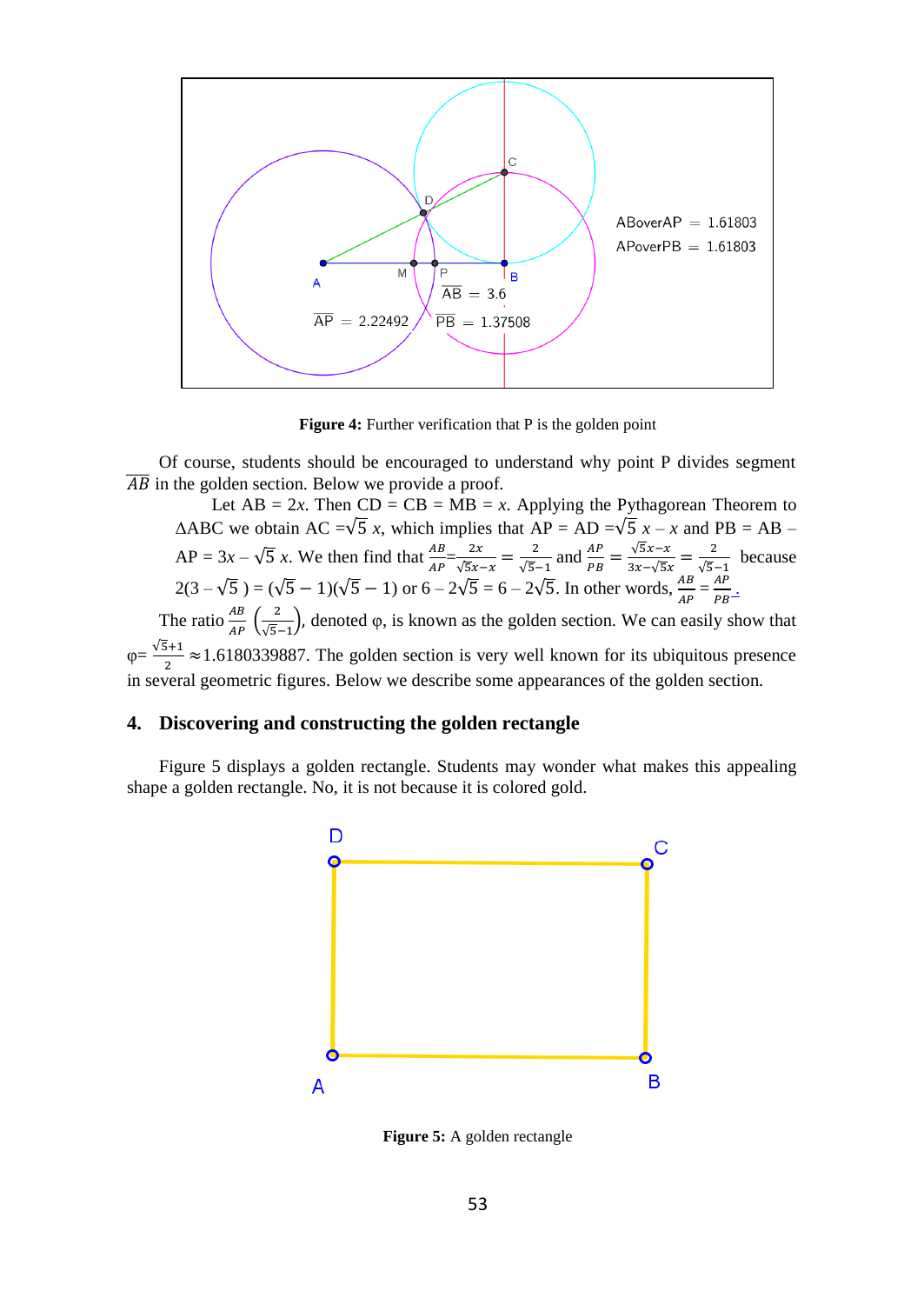Some students may suspect that the golden section is embedded in the golden rectangle. Some of them may carry their guess a little further and conjecture that the golden rectangle is a rectangle whose side lengths are in the ratio  $\varphi$ ,  $\frac{1+\sqrt{5}}{2}$  $\frac{1}{2}$ . They can then use GG and quickly verify that their conjecture seems to be true (Fig. 6).



**Figure 6:** ABCD is a golden rectangle because  $\frac{AB}{AD} = \varphi$ 

As they drag point A, the ratio  $\frac{AB}{AD}$ , (ABoverAD) seems to be constant. They may wonder, as the authors of this paper did, how complicated the procedure to construct a golden rectangle may be. Surprisingly, nothing could be further from the truth. The following procedure is simple, economical, and elegant.

Construct a square ABCD (Fig. 7). Next, construct the midpoint M of side  $\overline{AB}$ and then construct the circle with center M and radius MC. This circle intersects the extension of side AB at point E. Finally, we complete the rectangle AEFD.



**Figure 7:** Construction of the golden rectangle using GG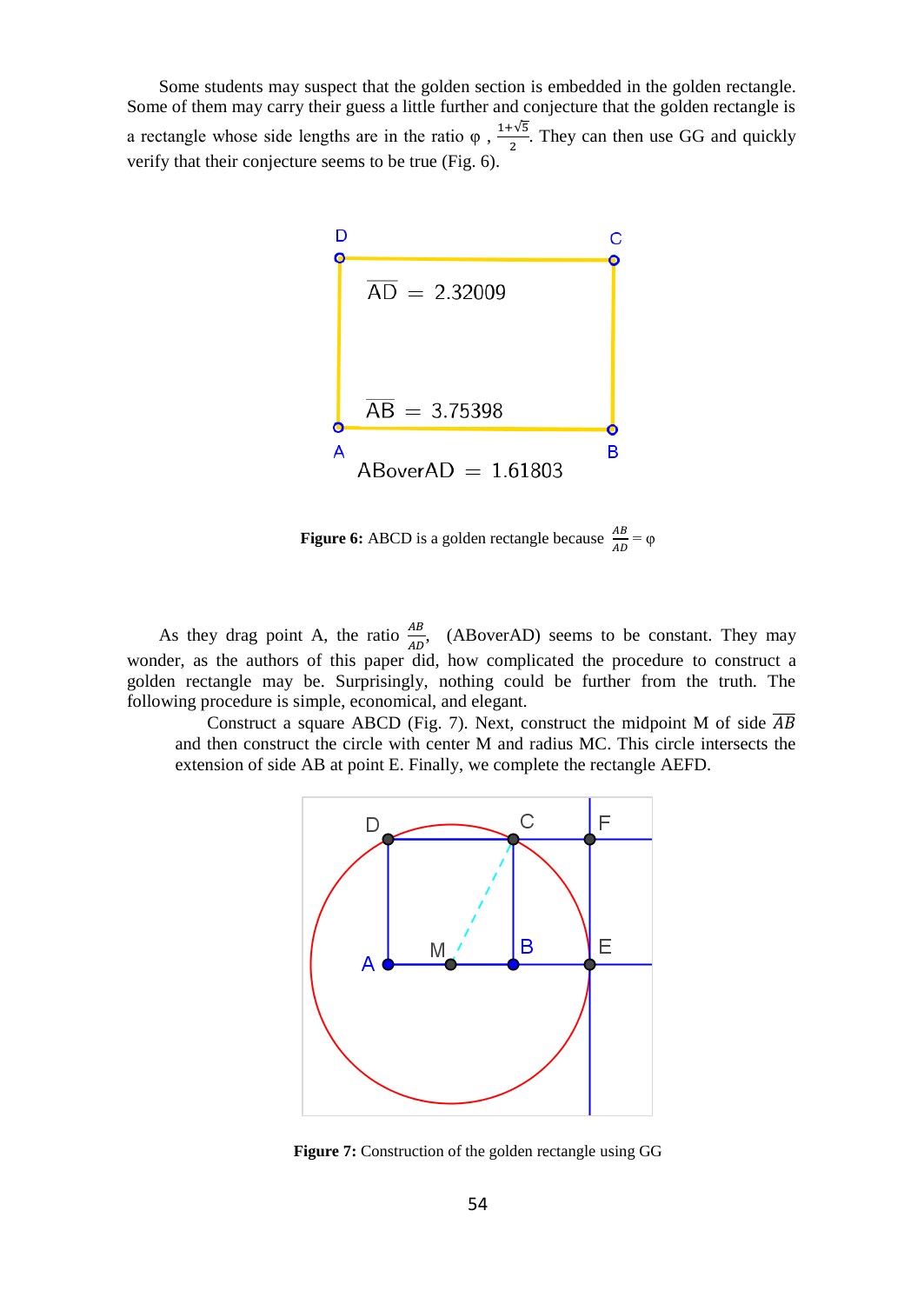GG has a handy tool that allows us to "construct" regular polygons, in particular squares. As the reader may know, not all regular polygons can be constructed using only straightedge and compass.

The reader may wonder whether this simple construction really produces a golden rectangle. GG effortlessly provides empirical evidence that AEFD seems to be a golden rectangle (Fig. 8).



**Figure 8:** AEFD seems to be a golden rectangle

To justify the claim that AEFD is a golden rectangle we provide the following mathematical argument:

Let AB = 2*x*, so MB = AM = *x* because M is the midpoint of segment  $\overline{AB}$  (Fig. 8). Applying the Pythagorean theorem to  $\triangle BCM$ , we get  $MC^2 = MB^2 + BC^2 = x^2 +$  $+4x^2 = 5x^2$ ; therefore, MC =  $\sqrt{5}x$ . It follows that AE = AM + ME = AM + MC = *x* + $\sqrt{5}$  x. We can now find  $\frac{AE}{AD}$ , that is,  $\frac{AE}{AD} = \frac{AE}{AB}$  $\frac{AE}{AB} = \frac{x + \sqrt{5}x}{2x}$  $\frac{1+\sqrt{5x}}{2x} = \frac{1+\sqrt{5}}{2}$  $\frac{1}{2}$  = $\varphi$ . In other words, AEFD is a golden rectangle.

Next, we will show that point B is the golden point of segment  $\overline{AE}$  . That is, B satisfies  $\frac{AE}{AB} = \frac{AB}{BE}$  $\frac{AB}{BE}$ . Since  $\frac{AE}{AB} = \varphi$ , we only need to find  $\frac{AB}{BE}$  $\frac{AB}{BE}$ . Using the fact that

BE = AE – AB = 
$$
x + \sqrt{5}x - 2x = \sqrt{5}x - x
$$
 we find that  
\n $\frac{AB}{BE} = \frac{2x}{\sqrt{5}x - x} = \frac{2}{\sqrt{5} - 1} = \frac{1 + \sqrt{5}}{2} = \varphi.$ 

AEFD is a golden rectangle, but the inquisitive learner may notice that BCFE is also a golden rectangle since  $\frac{BC}{BE} = \frac{AB}{BE}$  $\frac{AB}{BE} = \varphi$ . This observation suggests that given a golden rectangle, say AEFD (Fig. 9), we can construct another golden rectangle (BCFE) by constructing a square ABCD whose side is the shortest side of the golden rectangle. We can substantiate our claim mathematically as follows.

Let AB = *x*. Because AEFD is a golden rectangle, we know that  $\frac{AE}{AB} = \frac{AE}{AD}$  $\frac{AE}{AD} = \varphi$ , so  $AE = x\varphi$ . We want to show that  $\frac{BC}{BE} = \varphi$ . We find that  $BE = AE - AB = x\varphi - x$ ; thus, ВC  $\frac{BC}{BE} = \frac{AB}{BE}$  $\frac{AB}{BE} = \frac{x}{x\varphi}$  $\frac{x}{x\varphi-x}=\frac{1}{\varphi-x}$  $\frac{1}{\varphi-1} = \frac{1+\sqrt{5}}{2}$  $\frac{1}{2}$ . In other words, BCFE is a golden rectangle.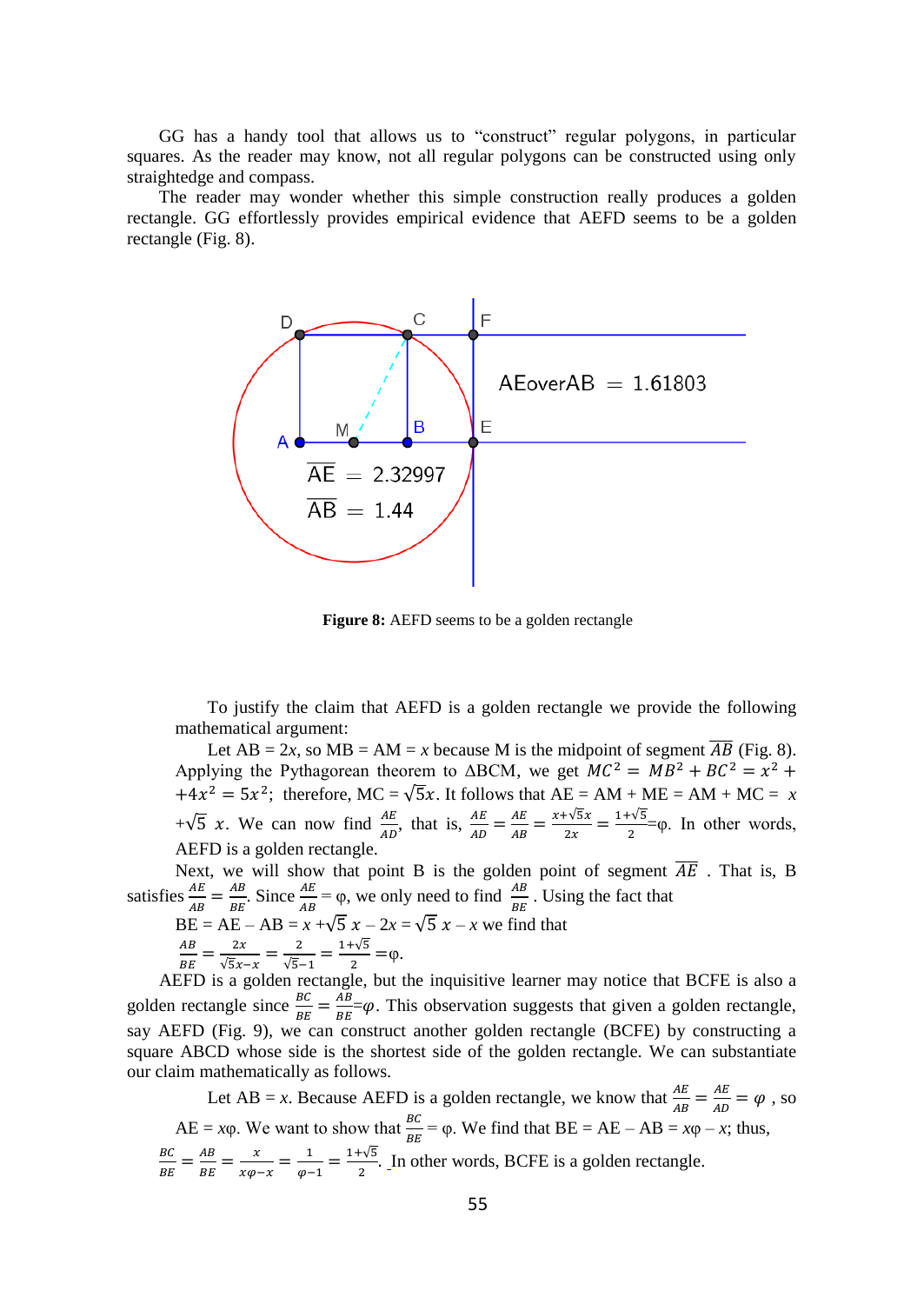

**Figure 9:** If rectangle AEFD is a golden rectangle, then BCFE is a golden rectangle

The regular polygon GG tool is very convenient because it allows constructing effortlessly squares. We can now use it again to construct square CFHG to generate another golden rectangle, BEHG (Fig. 10). We can continue this process to generate additional golden rectangles using the shorter side of the last rectangle as the side of a new square. This sequence is known as a golden sequence of rectangles.





#### **5. Construction of the golden triangle**

There are several geometric figures that exhibit the golden section. The next task is to consider whether the golden section is embedded in triangles. To this end, consider an isosceles triangle with a vertex angle measuring  $36^{\circ}$  and each base angle measuring  $72^{\circ}$ , as shown in figure 11a. To illustrate the versatility of GG, this time we will illustrate how to construct this triangle using transformations. The procedure is as follows:

Construct segment  $\overline{AB}$ , then rotate point B an angle of 72° around point A (Fig. 11a). The image of point B under this transformation is point B'. Second, determine point A', the image of point A, by rotating point A an angle of -72° around point B. Next, construct rays  $\overline{AB'}$  and  $\overline{BA'}$  that intersect at point C. Finally, hide rays  $\overline{AB'}$  and  $\overline{BA'}$ , points A' and B', and the angle measures and construct segments  $\overline{AC}$  and  $\overline{BC}$ , (Fig. 11b).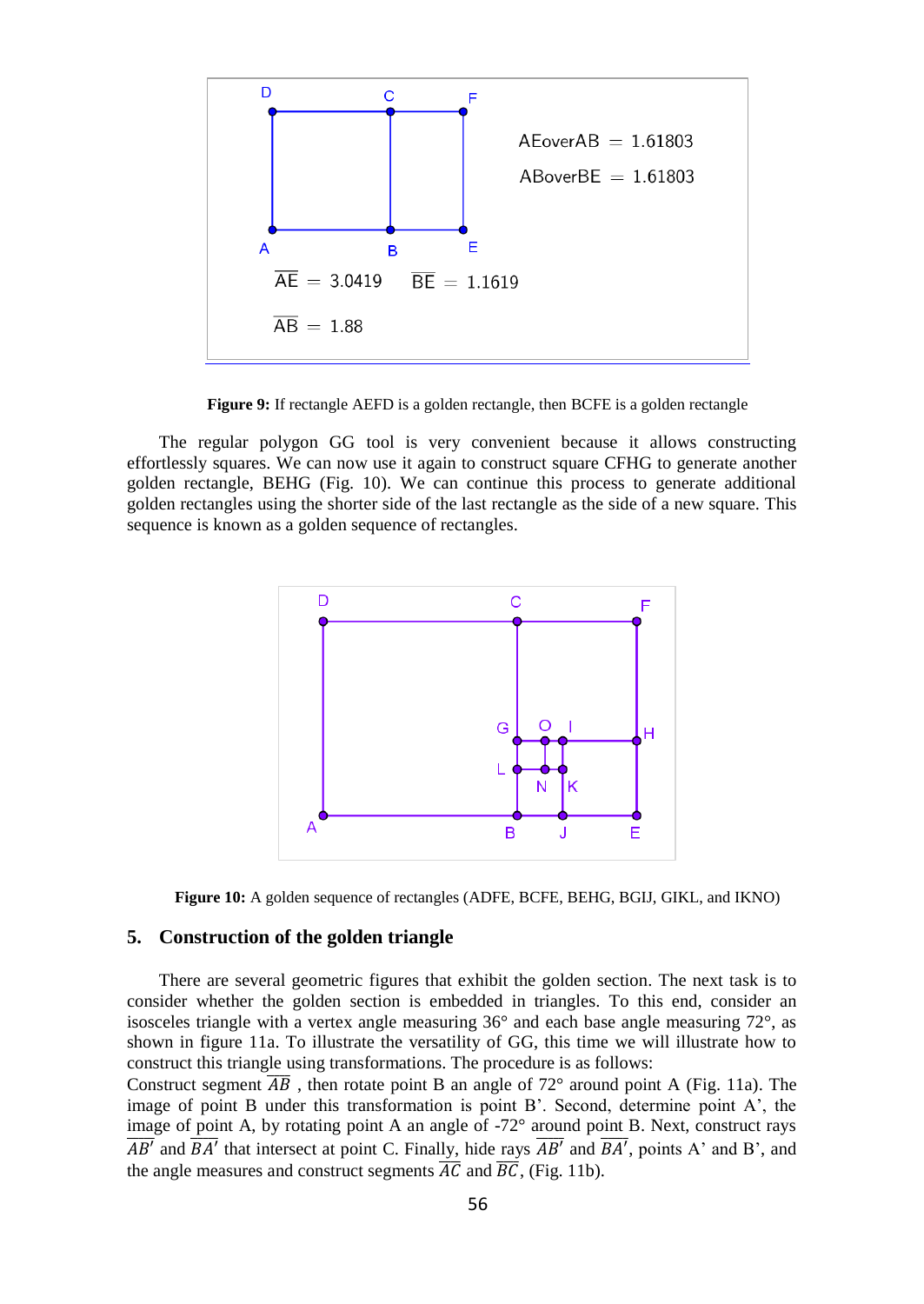

Figure 11: The construction of a 72°-72°-36° isosceles triangle using transformations

As we did with the golden rectangle, we can now ask students what property the 72°- 72°-36° isosceles triangle has to have been bestowed the title golden triangle. Some of them may conjecture that the ratio between a leg and its base is the golden section. They can then use GG to compute  $\frac{AC}{AB}$ . As shown in figure 12a, this ratio seems to be 1.61803 ..., the golden section. Further dragging of point B confirms our conjecture (Fig. 12b).



**Figure 12:** GG verification that isosceles ΔABC is a golden triangle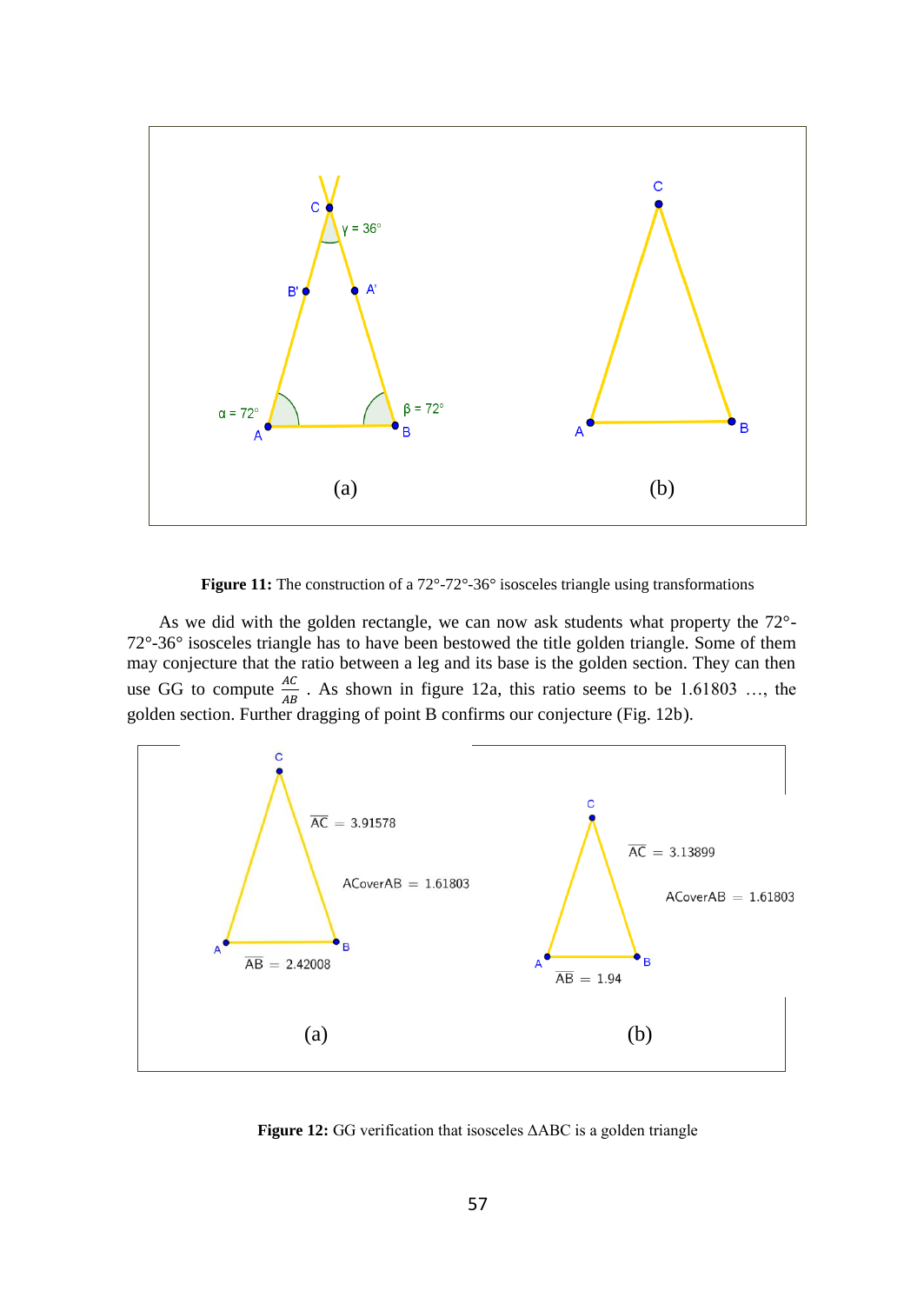A golden rectangle has embedded a sequence of golden rectangles. Inquisitive learners may wonder whether this is the case with a golden triangle. In other words, does a golden triangle also have an embedded sequence of golden triangles? The answer is a categorical "Yes!" Constructing the angle bisector of any of the congruent angles of a 72°-72°-36° golden triangle produces another golden triangle (Fig. 13).



**Figure 13:** ΔABD is another 72°-72°-36° golden isosceles triangle

We can now justify mathematically that ΔABC, and hence ΔABD, is a golden triangle. To begin, notice that  $\triangle ABC \sim \triangle BDA$  by the AA similarity criterion for triangles. Thus,  $\frac{CB}{AD}$  = BA  $\frac{bA}{DB}$  because corresponding sides of similar triangles are proportional. Using the fact that BA  $= DA = CD$  we have  $\frac{CB}{BA} = \frac{CD}{DB}$  $\frac{CD}{DB}$ . That is,  $\frac{CB}{CD} = \varphi$  and, hence,  $\frac{CB}{BA} = \frac{CB}{CD}$  $\frac{c}{c} = \varphi.$ 

We can continue creating 72°-72°-36° golden isosceles triangles by constructing the angle bisector of appropriate 72° angles, as shown in figure 14. This generates a sequence of golden isosceles triangles.

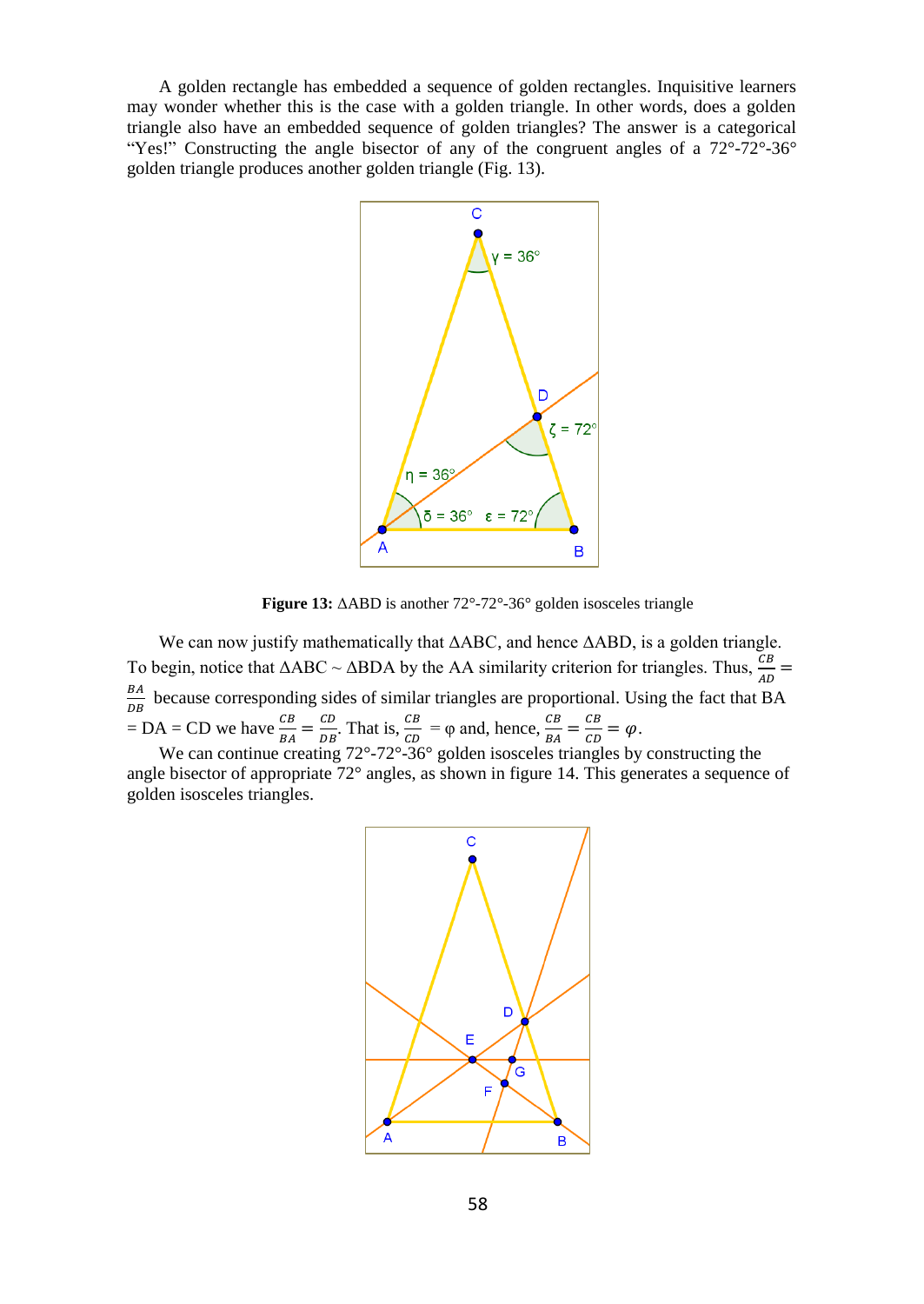#### **Figure 14:** A sequence of golden isosceles triangles (ΔCAB, ΔABD, ΔBDE, ΔDEF, and ΔEFG) **6. Approximated construction of the golden spiral**

The golden spiral is a logarithmic spiral whose growth factor is  $\varphi$ , the golden section. We can use the geometric configuration involving the sequence of golden rectangles constructed previously to get a spiral that approximates the golden spiral. To do so, use the GG tool "circular arc with center between two points" to construct quarter-circle arcs in each of the successive squares, as shown in figure 15.



**Figure 15:** An approximated golden spiral using golden rectangles

We can also use the sequence of golden isosceles triangles to construct an approximation to the golden spiral using the following procedure: With center at D, construct a circular arc that goes through points C and A (Fig. 16). Repeat the process and construct circular arcs with centers E, F, G, and H as indicated in figure 16.

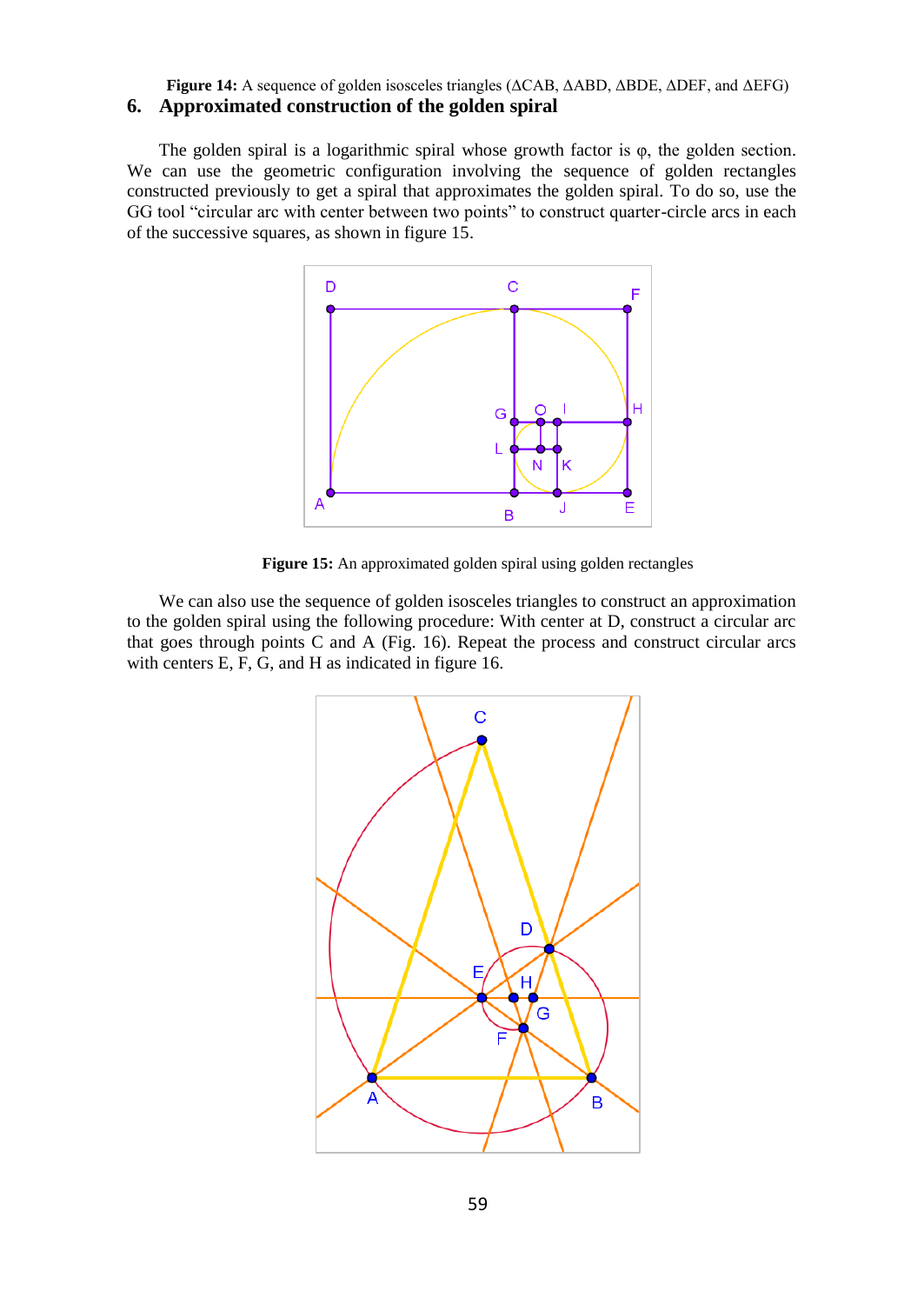#### **Figure 16:** An approximated golden spiral using golden isosceles triangles **7. Construction of the golden pentagon and pentagram**

Our last construction involves the construction of a golden pentagon. First, construct a regular pentagon using GG. Remember that a regular polygon is one in which all sides and all angles are congruent. As mentioned earlier, GG has a tool that allows us to "construct" a regular polygon with a specified number of sides.

Once we have constructed a regular pentagon using the "Regular Polygon" tool, we construct its diagonals and its circumcircle (Fig. 17). We can now explore properties of the regular pentagon related to the golden section. We invite the reader to take measurements of objects so you can discover the multiple appearances of the golden section in a regular pentagon. Since our objective is to explore the properties using GG, most of the proofs will be omitted, since most of the proofs follow the same reasoning that we have used in the previous discussions.



**Figure 17:** A regular pentagon and its diagonals

Notice that the diagonals of a regular pentagon determine a five-pointed star, which is called a pentagram (Fig. 18). It is worth mentioning that the pentagram was used as a religious symbol by the Babylonians and the Pythagoreans in ancient Greece.

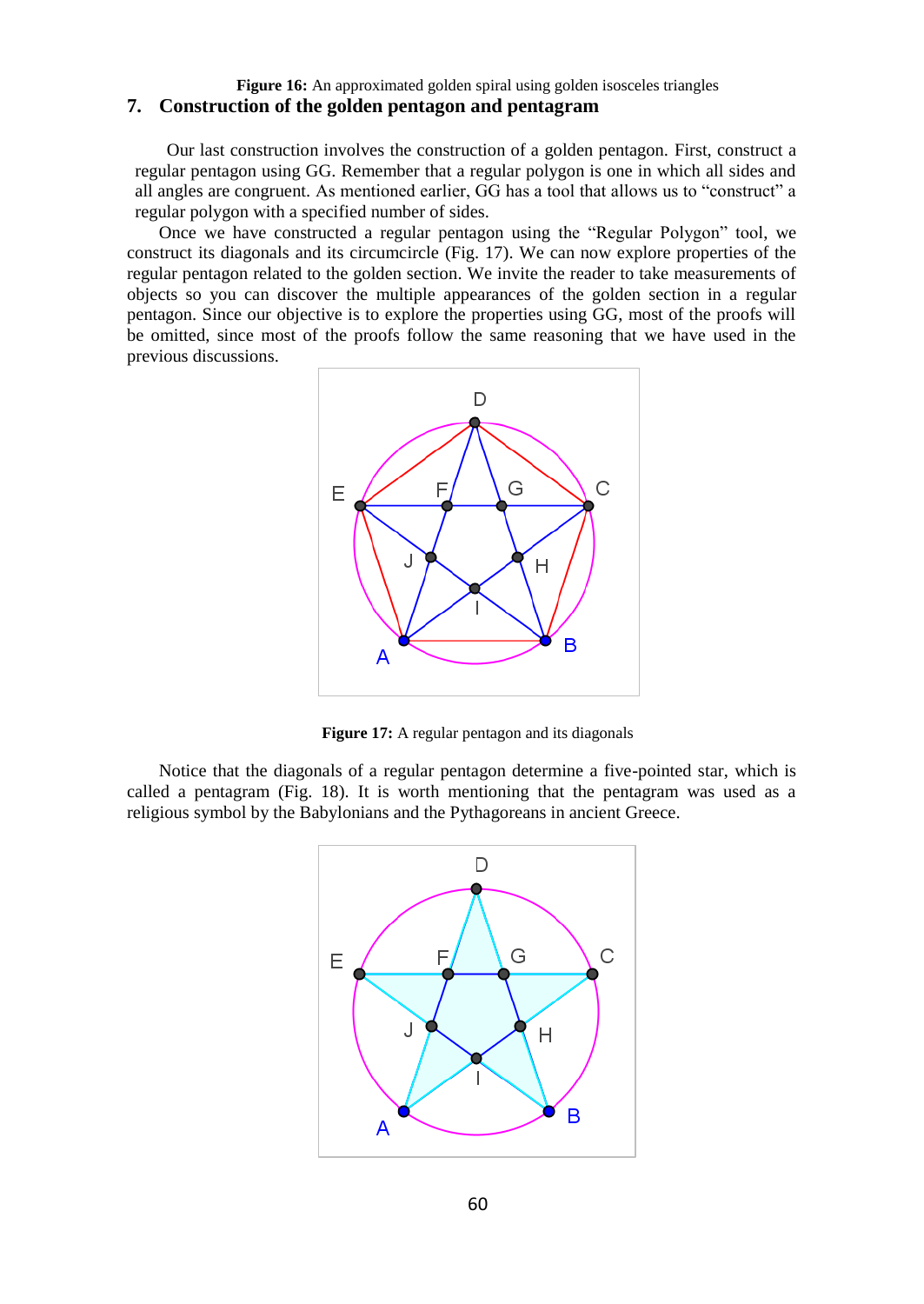Let's now explore some of the golden properties of a regular pentagon and pentagram (Fig. 17 and 18). To begin, we notice that there are five golden triangles each having as base one of the sides of the pentagon: ΔABD, ΔBCE, ΔCDA, ΔDEB, and ΔEAC. To show that  $\triangle ABD$  is a golden triangle, we reason as follows: First  $m(\angle BCD) = m(\angle AED) = \frac{3\pi}{5} = 108^{\circ}$ and *m*(∠CDB) =(∠CBD) = 36° since ΔBCD is isosceles. Similarly, ∠ADE = 36° and, hence, ( $\angle$ ADB) = 108° – 2(36°) = 36°. The fact that  $\triangle BCD \cong \triangle AED$  (by the side angle side congruence criterion) implies that  $\overline{AD} \cong \overline{BD}$ . Therefore,  $m(\angle DAB) \cong (\angle DBA) = \frac{180^0 - 36^0}{2} =$ =72°. Thus, ΔABD is a golden triangle. Similarly, we can prove that the other four triangles are isosceles golden triangles. Triangles are: ΔGDF, ΔFEJ, ΔJAI, ΔIBH, and ΔHCG. Can the reader find more examples of golden triangles in figure 17?

To continue our search for the golden section embedded in the regular pentagon and pentagram, we can use GG to make several conjectures:

- 1) The ratio of the length of the diagonal to the length of one of its sides is the golden section (Fig. 19). This property shows that isosceles triangles ΔABC, ΔBCD,  $ΔCDE$ ,  $ΔDEA$ , and  $ΔEAB$  are golden triangles. In other words,  $36^0 - 36^0 - 108^0$ isosceles triangles are also golden triangles, and this is another interesting discovery.
- 2) The diagonals of the regular pentagon cut each other into the golden section. (Fig. 20). This property reveals that isosceles triangles ΔBDJ, ΔCEI, ΔDAH, ΔEBG, and ΔACF are golden triangles.
- 3) The diagonals of a regular pentagon are divided into the golden section at two different points (Fig. 20).
- 4) The ratio of a side of a pentagon (e.g., $\overline{DC}$ ) and the external side of its associated pentagram (e.g., $\overline{DG}$ ) is the golden section (Fig. 21). This property shows that isosceles triangles ΔCDG, ΔDEF, ΔEAJ, ΔABI, and ΔBCH are golden triangles as well.
- 5) The ratio of the sides of the two regular pentagons is the square of the golden section (≈ 2.618033989) (Fig. 22).
- 6) The ratio of the radio of the inscribed circle of a regular pentagon and the radius of its circumscribed circle is half of the golden section  $\sqrt{\frac{5+1}{5}}$  $\frac{1}{4} \approx 0.809016994$  (Fig. 23)



**Figure 19:** The ratio between AC and AB is φ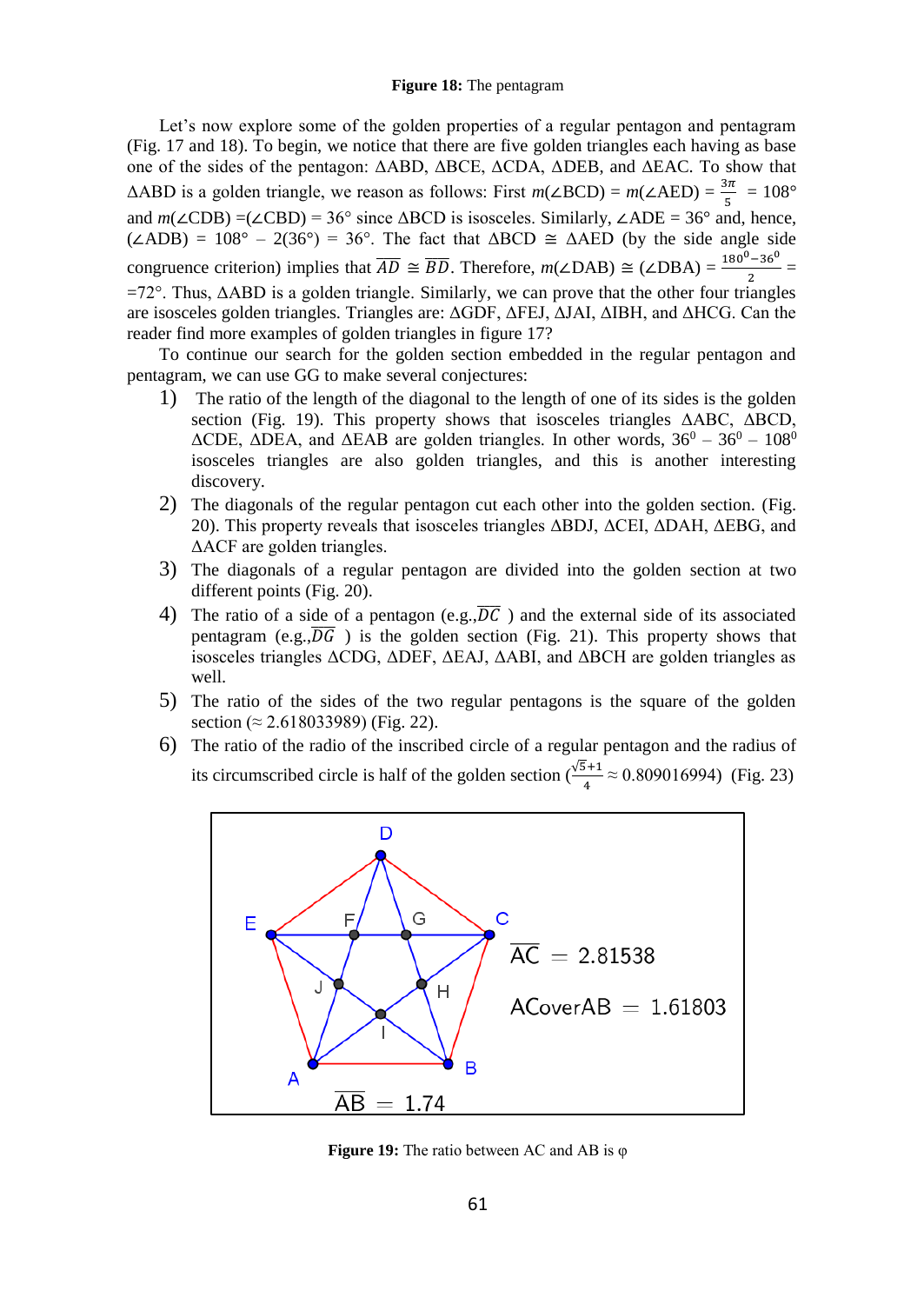

**Figure 20:**  $BD/BG = \varphi$  and  $BD/DH = \varphi$ 



**Figure 21:** The ratio between CD and DG is φ